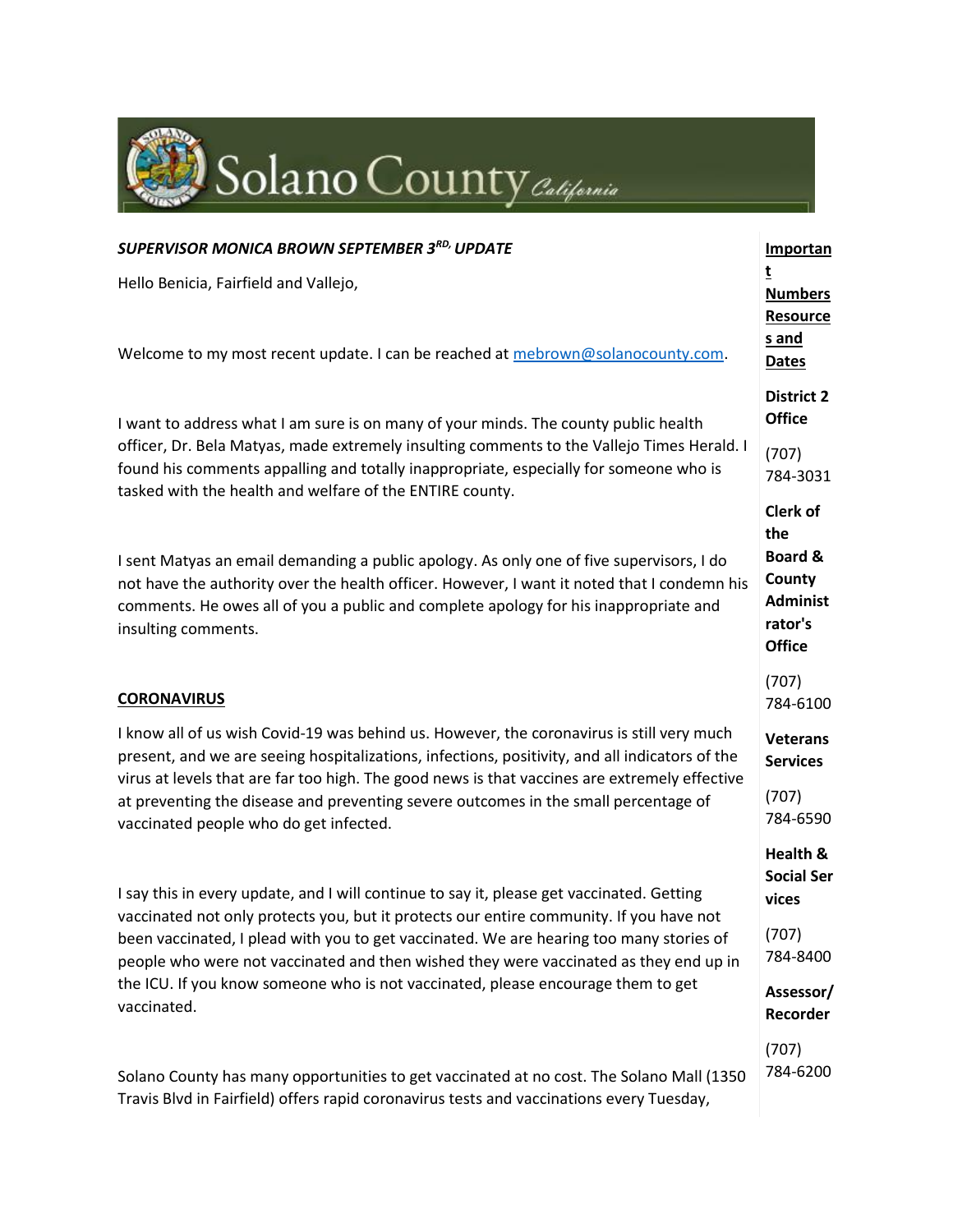| Thursday, and Saturday from 10am-7pm. You may walk in without an appointment or<br>schedule an appointment by calling 707-784-8655.                                                                                                                                                                                                                                                                                                                                             | <b>Resource</b><br><b>Manage</b><br>ment                           |
|---------------------------------------------------------------------------------------------------------------------------------------------------------------------------------------------------------------------------------------------------------------------------------------------------------------------------------------------------------------------------------------------------------------------------------------------------------------------------------|--------------------------------------------------------------------|
| Our healthcare workers are put at risk as they are exposed to those infected in the<br>hospitals. Our children are at risk as those under 12 are not eligible for the vaccination. We<br>are seeing children catching coronavirus in alarming numbers. Vaccines are the way to<br>prevent this.                                                                                                                                                                                 | (707)<br>784-6765                                                  |
|                                                                                                                                                                                                                                                                                                                                                                                                                                                                                 | Registrar<br>of Voters                                             |
| I know many of you have requested a mask mandate be issued in Solano County. I have<br>told the County Administrator and the Public Health Officer that I want a mask mandate in<br>Solano County. The health officer has made it clear that he will not issue a mandate on his<br>own. As only one supervisor, I do not have the power to order the health officer to<br>implement a mask mandate or to implement one. Only the entire Board of Supervisors has<br>that power. | (707)<br>784-6675                                                  |
|                                                                                                                                                                                                                                                                                                                                                                                                                                                                                 | Tax<br><b>Collector</b><br>/Treasur<br>er/Count<br>y Clerk         |
| The city councils of Benicia and Vallejo have approved mask mandates in their respective<br>cities. I wrote letters of support to both councils in support of a mask mandate and I am<br>thankful to both Benicia and Vallejo for approving the mandate.                                                                                                                                                                                                                        | (707)<br>784-7485                                                  |
|                                                                                                                                                                                                                                                                                                                                                                                                                                                                                 | Area<br><b>Agency</b><br>on Aging                                  |
| I want to thank Touro University for their efforts to get our community vaccinated. Aside<br>from getting residents vaccinated against coronavirus, they are also vaccinating our young<br>people for their required immunizations.                                                                                                                                                                                                                                             | (707)<br>784-8960                                                  |
|                                                                                                                                                                                                                                                                                                                                                                                                                                                                                 | <b>U.S.</b><br><b>Social</b><br><b>Security</b>                    |
| To see where to get a vaccine, our coronavirus numbers, how to get your digital vaccine<br>record, and more, please visit:                                                                                                                                                                                                                                                                                                                                                      | (800)<br>772-1213                                                  |
| https://www.solanocounty.com/depts/ph/coronavirus links/covid 19 vaccines.asp                                                                                                                                                                                                                                                                                                                                                                                                   | <b>SUICIDE</b><br><b>PREVENT</b><br><b>ION</b>                     |
| https://www.dailyrepublic.com/all-dr-news/solano-news/fairfield/solano-surpasses-<br>40000-covid-cases-adds-4-deaths-to-pandemic-total/                                                                                                                                                                                                                                                                                                                                         | <b>NATIONA</b><br><b>L SUICIDE</b><br><b>PREVENTI</b><br><b>ON</b> |
| https://doitgis.maps.arcgis.com/apps/MapSeries/index.html?appid=055f81e9fe154da5860<br>257e3f2489d67                                                                                                                                                                                                                                                                                                                                                                            | <b>HOTLINE</b><br>800-273-<br>8255                                 |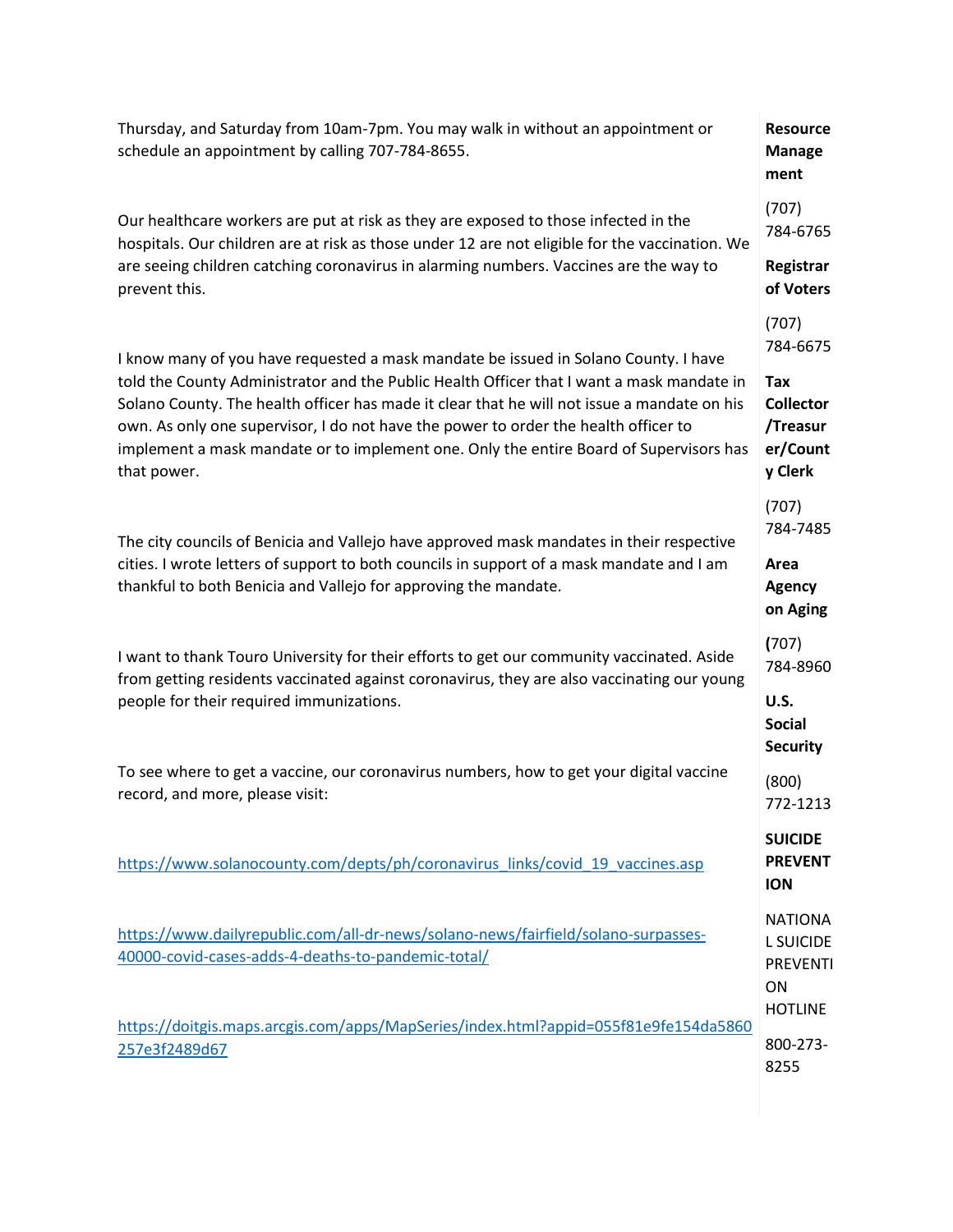| https://myvaccinerecord.cdph.ca.gov/                                                                                                                                                                                                                                                                                                                                                                                                                                                                                                                                                                | <b>SPANISH</b><br><b>LINE</b>                                                      |
|-----------------------------------------------------------------------------------------------------------------------------------------------------------------------------------------------------------------------------------------------------------------------------------------------------------------------------------------------------------------------------------------------------------------------------------------------------------------------------------------------------------------------------------------------------------------------------------------------------|------------------------------------------------------------------------------------|
| https://www.dailyrepublic.com/all-dr-news/solano-news/fairfield/reporting-glitch-pours-<br>more-than-1000-covid-cases-on-top-of-solano-total/                                                                                                                                                                                                                                                                                                                                                                                                                                                       | 888-628-<br>9454                                                                   |
| https://www.mercurynews.com/2021/08/30/whats-the-risk-of-indoor-dining-if-youre-<br>fully-vaccinated-heres-what-one-expert-                                                                                                                                                                                                                                                                                                                                                                                                                                                                         | <b>DEAF</b><br><b>AND</b><br><b>HARD OF</b><br><b>HEARING</b>                      |
| says/?utm_email=E40484D5044D55E4240534E103&g2i_eui=OXfXRSdvm8lI8%2fpWn50mR<br>WcCVoOeIBrM&g2i source=newsletter&utm source=listrak&utm medium=email&utm t<br>erm=https%3a%2f%2fwww.mercurynews.com%2f2021%2f08%2f30%2fwhats-the-risk-of-                                                                                                                                                                                                                                                                                                                                                            | 800 799<br>4889                                                                    |
| indoor-dining-if-youre-fully-vaccinated-heres-what-one-expert-<br>says%2f&utm_campaign=bang-mult-nl-pm-report-nl&utm_content=curated                                                                                                                                                                                                                                                                                                                                                                                                                                                                | <b>FRIENDS</b><br><b>HIP LINE</b><br><b>FOR</b><br><b>SENIORS</b>                  |
| http://tu.edu/aboutus/tuclife/therecord/21september.html#mvp                                                                                                                                                                                                                                                                                                                                                                                                                                                                                                                                        | 800 971<br>0016                                                                    |
| <b>CALTRANS ADVISORY</b><br>Solano County - Caltrans Bay Area has re-opened the Magazine Street Overcrossing at<br>Interstate 80 (I-80) in south Vallejo. The re-opening happened at 2:00 PM, Friday<br>afternoon, August 27, 2021 to motorists, bicyclists and pedestrians who need to access<br>Magazine Street. Crews were able to increase the vertical clearance to 16 feet, 6 inches to<br>meet the federal standards.<br>Caltrans will continue to increase the vertical clearance on four overcrossings which cross<br>over I-80 in the City of Vallejo just north of the Carquinez Bridge. | <b>CRISIS</b><br><b>TEX LINE</b>                                                   |
|                                                                                                                                                                                                                                                                                                                                                                                                                                                                                                                                                                                                     | 741741                                                                             |
|                                                                                                                                                                                                                                                                                                                                                                                                                                                                                                                                                                                                     | <b>THE</b><br><b>TREVOR</b><br><b>PROJECT</b><br><b>FOR</b>                        |
|                                                                                                                                                                                                                                                                                                                                                                                                                                                                                                                                                                                                     | <b>LGBTQ</b><br>YOUTH                                                              |
|                                                                                                                                                                                                                                                                                                                                                                                                                                                                                                                                                                                                     | 866-488-<br>7386                                                                   |
| The bridges will be worked on one at a time, starting with Springs Road (Completed Spring<br>2021), Magazine Street (Completed Summer 2021), Benicia Road, Georgia Street,<br>Tennessee Street, and Redwood Street.                                                                                                                                                                                                                                                                                                                                                                                 | <b>TRANS</b><br>LIFELINE<br><b>PROVIDI</b><br>NG                                   |
| Caltrans Bay Area will start working on Benicia Road Overcrossing at I-80 and will close off<br>Benicia Road Overcrossing to the public starting in early Sept. 2021. Caltrans will provide<br>additional details regarding the closing of the Benicia Road overcrossing starting in<br>September 2021 as soon more information becomes available.                                                                                                                                                                                                                                                  | <b>SUPPORT</b><br>FOR THE<br><b>TRANSGE</b><br><b>NDER</b><br>COMMU<br><b>NITY</b> |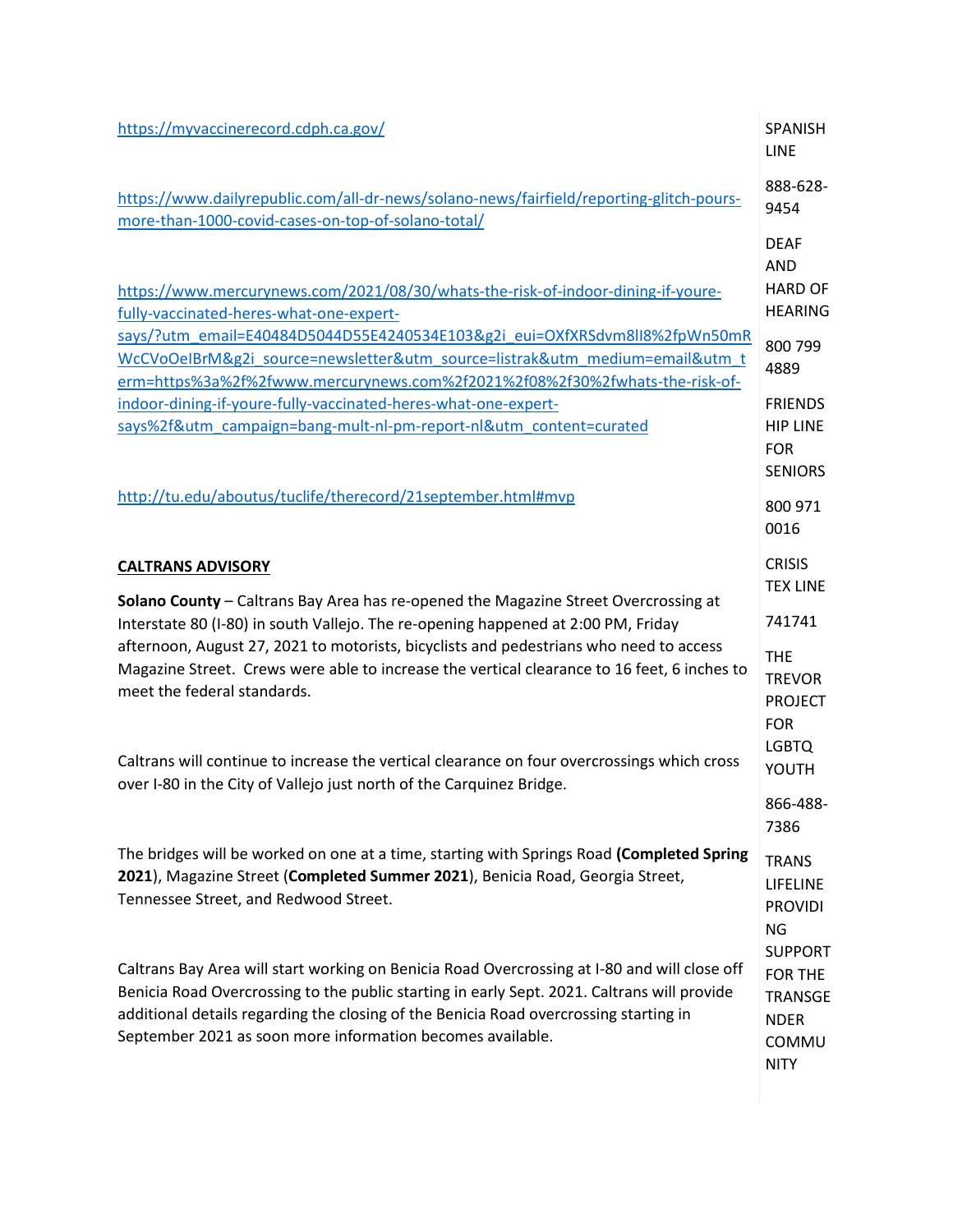To learn more about I-80 Six Bridges project, click on Caltrans Bay Area webpage. [https://dot.ca.gov/caltrans-near-me/district-4/d4-projects/d4-vallejo-80-six](https://dot.ca.gov/caltrans-near-me/district-4/d4-projects/d4-vallejo-80-six-bridges-elevate)[bridges-elevate](https://dot.ca.gov/caltrans-near-me/district-4/d4-projects/d4-vallejo-80-six-bridges-elevate) 877-565- 8860

### **SEPTEMBER 11TH 20TH ANNIVERSARY COMMEMORATION AND DAY OF SERVICE**

There will be a day of service event on Friday Sept. 10<sup>th</sup> at 10:00 AM at the Sacramento Valley National Cemetery. After the ceremony, volunteers may remain and assist in cleaning headstones. For more information, please call 707-693-2460

#### **BENICIA LIBRARY OFFERING DELIVERY OF MATERIALS**

Once a month, the Benicia library will be offering delivery of materials to those who are homebound or still limiting their outside activities because of the continuing pandemic. For more information about delivery and other events and services at the Benicia library, please visit: <https://www.benicialibrary.org/>

#### **I-680 TOLL LANE STARTED**

The Metropolitan Transportation Commission (MTC) has announced that there will be an additional 22 miles of express lane on southbound I-680 throughout Contra Costa County. I do not agree with toll roads and would not have made this decision. However, MTC has announced the change and I want to make sure you are informed.

For more information, please visit: [https://blog.bayareametro.gov/posts/i-680-express](https://blog.bayareametro.gov/posts/i-680-express-lane-tolling-has-started)[lane-tolling-has-started](https://blog.bayareametro.gov/posts/i-680-express-lane-tolling-has-started)

# **PLANNING COMMISSION HEARING ON GREEN VALLEY SHORT-TERM RENTAL NOTICE OF VIOLATON**

The Planning Commission will be hearing an appeal of a notice of violation and order to abate violations. The notice of violation is regarding unpermitted short-term rental activity in Green Valley. The hearing will be held September  $16<sup>th</sup>$  at 7:00 PM at the county building at 675 Texas St in Fairfield.

You may be at the meeting in person or call into the meeting by dialing: **1-415-655- 0001** and entering **Access Code 2454 267 4784** on your phone. You may send any comments to the planning commission about this item at [planning@solanocounty.com.](mailto:planning@solanocounty.com)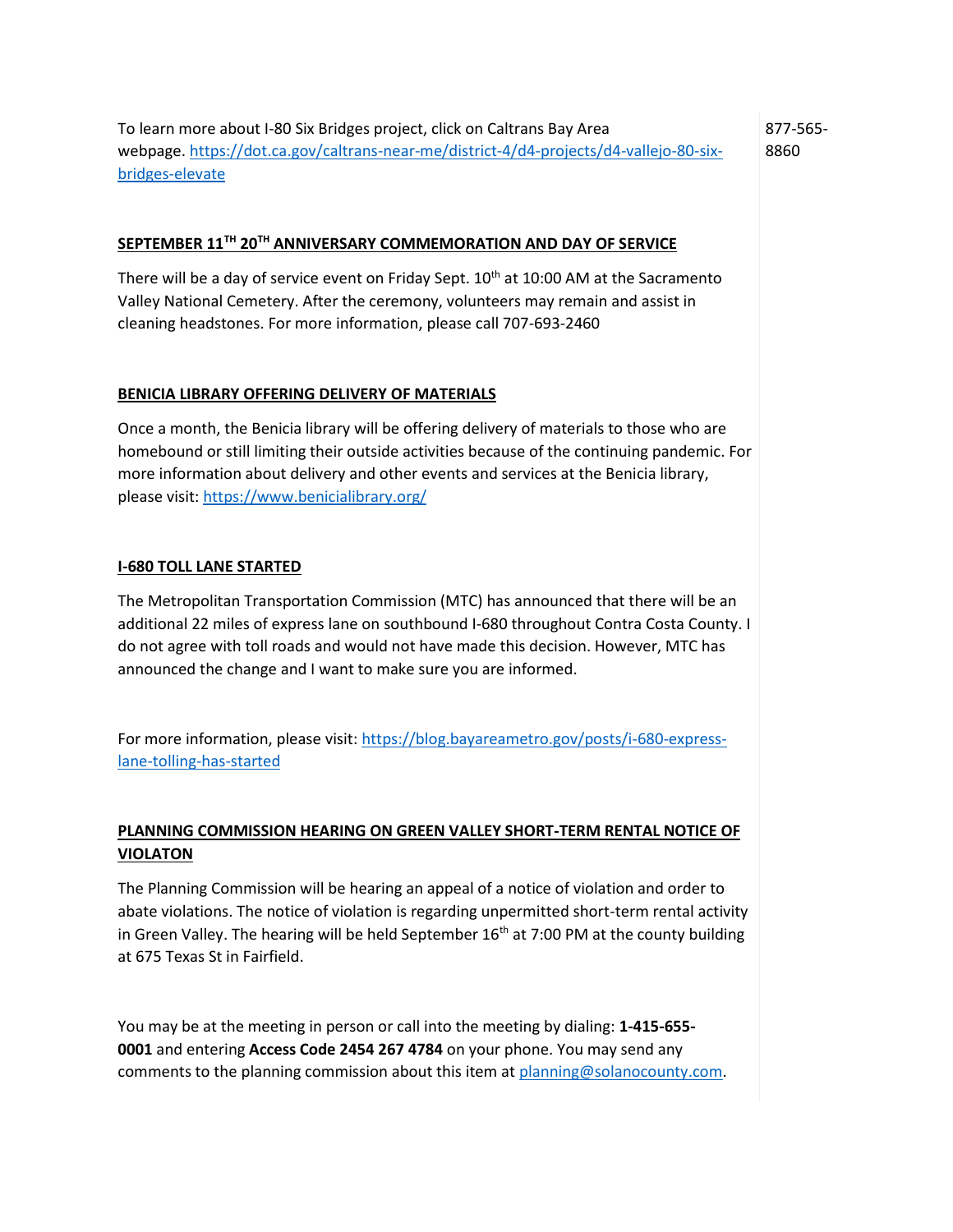### **CARDIOVASCULAR GENETIC TESTING FRAUD**

There have been reports that people on Medicare have been receiving fraudulent genetic tests claiming to test for cardiovascular disease. The goal of this scam is to get personal information and attempt to bill Medicare for medically unnecessary tests. If Medicare refuses to pay, you could be liable for paying for this test. This could run into the thousands of dollars.

The steps you should take are:

- 1. Be sure that any recommendation about genetic testing comes from your doctor
- 2. Don't give personal information to anyone calling you claiming you need a genetic test
- 3. Make sure that any genetic testing done is covered by your Medicare plan
- 4. If you received a test kit that was not medically necessary, please report this your local Senior Medicare Patrol at 855-613-7080

# **GREATER VALLEJO RECREATION DISTRICT 10-YEAR PLAN**

GVRD has released its draft 10-year plan. To see the plan, please look at: [https://gvrd.specialdistrict.org/files/a10408463/V.13+GVRD+Comprehensive+Master+P](https://gvrd.specialdistrict.org/files/a10408463/V.13+GVRD+Comprehensive+Master+Plan.pdf) [lan.pdf](https://gvrd.specialdistrict.org/files/a10408463/V.13+GVRD+Comprehensive+Master+Plan.pdf)

To submit comments on the plan, please email: [publicforum@gvrd.org](mailto:publicforum@gvrd.org)

# **SOLANO 360 IMPLEMENTATION COMMITTEE**

The Solano 360 Implementation Committee will be meeting on Friday September 10<sup>th</sup> at 1:30 pm. There will be a presentation from the IRG team on the proposed land plan and land uses for the Solano360 project.

For more information, please visit:

<https://www.solanocounty.com/civicax/filebank/blobdload.aspx?BlobID=35530>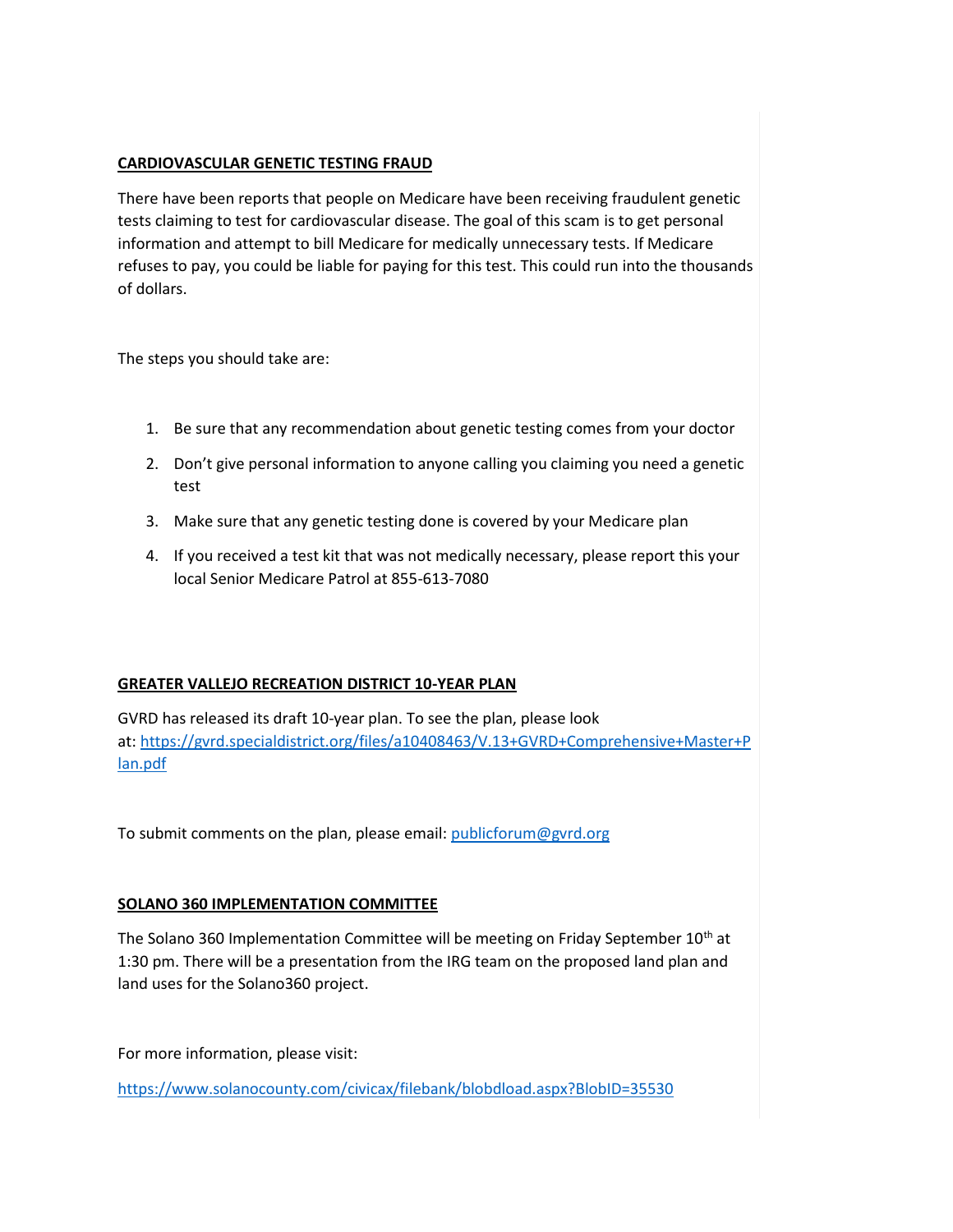### **SAFEQUEST FUNDRAISER**

SafeQuest Solano will hold a fundraiser on Sunday October 24<sup>th</sup> from 1-4pm at the Back Road Vines in the Suisun Valley. For more information, please visit: <https://www.eventbrite.com/e/art-from-the-heart-tickets-165030547811>

### **KYLE HYLAND FOUNDATION WALK**

The Kyle Hyland Foundation will hold a walk to raise awareness about suicide prevention. The walk will start at 10:00 am at the Benicia Teen Center at 1135 Church St in Benicia. The date is September 25<sup>th</sup>. If you are unable to join the walk, you may join the ceremony at the 9<sup>th</sup> Street park at 11:00 am or at the Benicia Teen Center at 12:00 PM.

### **JOBS**

JOBS AT SOLANO COUNTY

<https://jobapscloud.com/solano/>

### JOBS AT THE CITY OF BENICIA

<https://agency.governmentjobs.com/benicia/default.cfm>

### JOBS AT THE CITY OF FAIRFIELD

<https://www.governmentjobs.com/careers/fairfield>

JOBS AT THE CITY OF VALLEJO

<https://www.governmentjobs.com/careers/vallejo>

### CALTRANS JOBS

Caltrans is hiring more than 200 people to keep the Bay Area clean. Although the job fair has passed, you can still apply. For more information, please visit:

[https://www.kron4.com/news/bay-area/clean-california-caltrans-to-hire-more-than-200](https://www.kron4.com/news/bay-area/clean-california-caltrans-to-hire-more-than-200-people-to-help-keep-bay-area-clean/) [people-to-help-keep-bay-area-clean/](https://www.kron4.com/news/bay-area/clean-california-caltrans-to-hire-more-than-200-people-to-help-keep-bay-area-clean/)